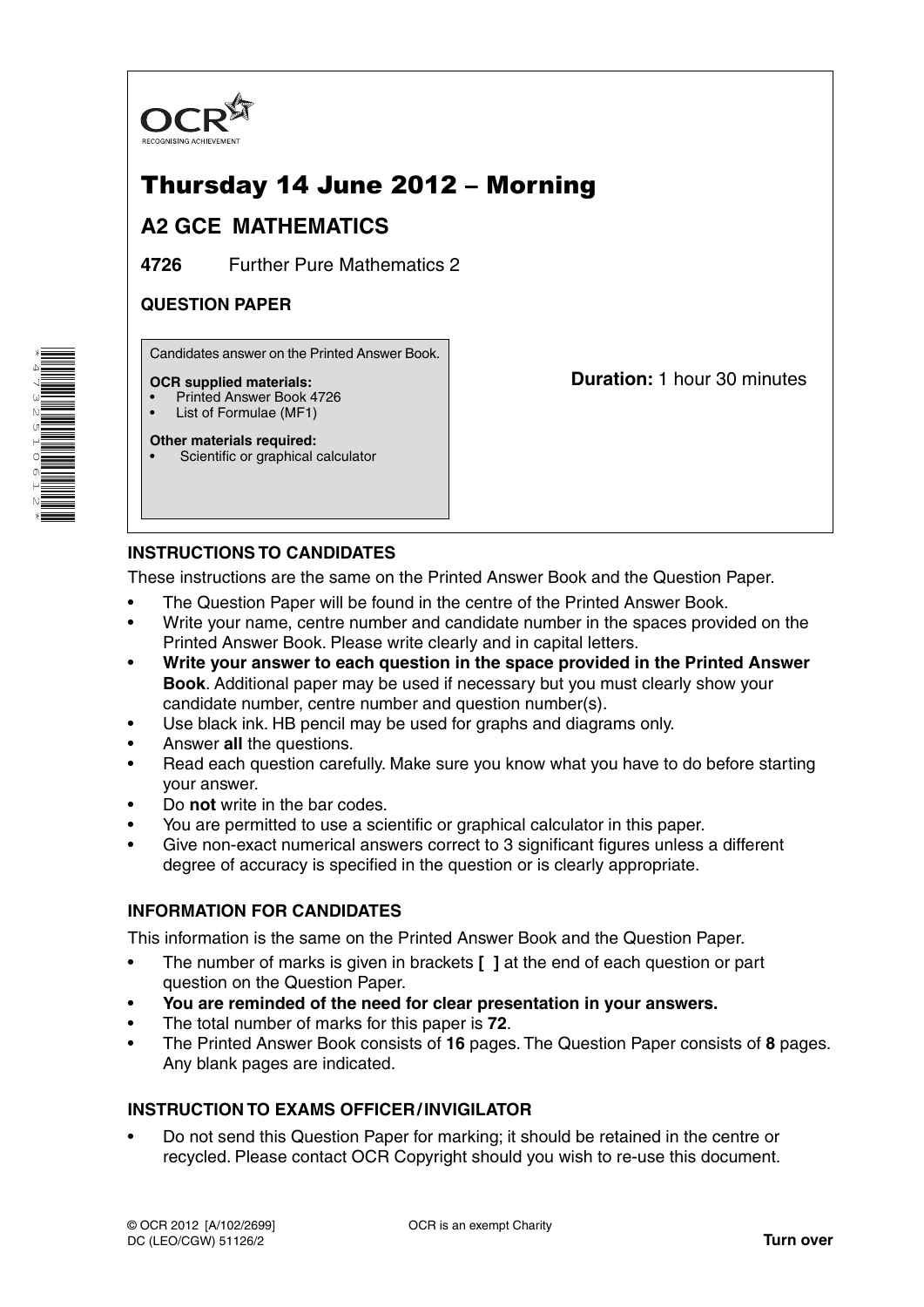- **2**
- **1** Express sech 2*x* in terms of exponentials and hence, by using the substitution  $u = e^{2x}$ , find ∫sech 2*x* d*x*. [5]
- **2** A curve has polar equation  $r = \cos \theta \sin 2\theta$ , for  $0 \le \theta \le \frac{1}{2}\pi$ . Find
	- **(i)** the equations of the tangents at the pole, **[2]**
	- **(ii)** the maximum value of *r*, **[4]**
	- **(iii)** a cartesian equation of the curve, in a form not involving fractions. **[3]**
- **3** (i) By quoting results given in the List of Formulae (MF1), prove that  $\tanh 2x = \frac{2 \tanh x}{1 + \tanh^2 x}$  . **[2]**
	- **(ii)** Solve the equation 5 tanh  $2x = 1 + 6$  tanh *x*, giving your answers in logarithmic form. **[6]**
- **4** It is given that the equation  $x^4 2x 1 = 0$  has only one positive root, *α*, and  $1.3 < \alpha < 1.5$ .





The diagram shows a sketch of  $y = x$  and  $y = \sqrt[4]{2x + 1}$  for  $x \ge 0$ . Use the iteration  $x_{n+1} = \sqrt[4]{2x_n + 1}$  with  $x_1 = 1.35$  to find  $x_2$  and  $x_3$ , correct to 4 decimal places. On the copy of the diagram show how the iteration converges to  $\alpha$ . **[3]** 

- (ii) For the same equation, the iteration  $x_{n+1} = \frac{1}{2} \left( x_n^4 1 \right)$  with  $x_1 = 1.35$  gives  $x_2 = 1.1608$  and  $x_3 = 0.4077$ , correct to 4 decimal places. Draw a sketch of  $y = x$  and  $y = \frac{1}{2}(x^4 - 1)$  for  $x \ge 0$ , and show how this iteration does not converge to  $\alpha$ . **[2]**
- (iii) Find the positive root of the equation  $x^4 2x 1 = 0$  by using the Newton-Raphson method with  $x_1 = 1.35$ , giving the root correct to 4 decimal places. **[4]**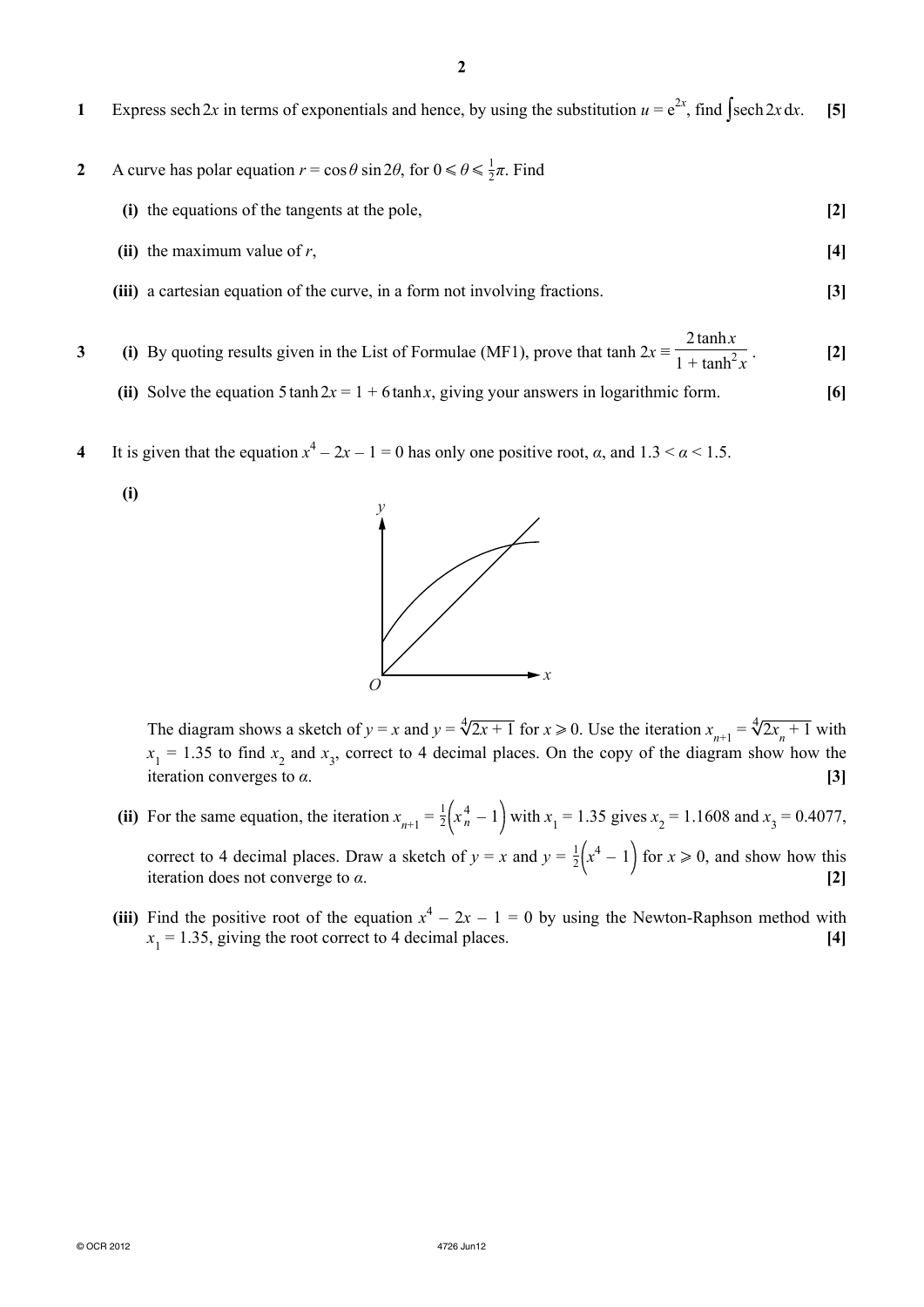**5** A function is defined by  $f(x) = \sinh^{-1} x + \sinh^{-1} \left(\frac{1}{x}\right)$ , for  $x \neq 0$ .

**(i)** When  $x > 0$ , show that the value of  $f(x)$  for which  $f'(x) = 0$  is  $2 \ln(1 + \sqrt{2})$ . [5]

 **(ii)** 



The diagram shows the graph of  $y = f(x)$  for  $x > 0$ . Sketch the graph of  $y = f(x)$  for  $x < 0$  and state the range of values that  $f(x)$  can take for  $x \ne 0$ . **[3]** 

**6** It is given that, for non-negative integers *n*,

$$
I_n = \int_0^\pi x^n \sin x \, dx.
$$

(i) Prove that, for 
$$
n \ge 2
$$
,  $I_n = \pi^n - n(n-1)I_{n-2}$ . [5]

**(ii)** Find  $I_5$  in terms of  $\pi$ . **[4]**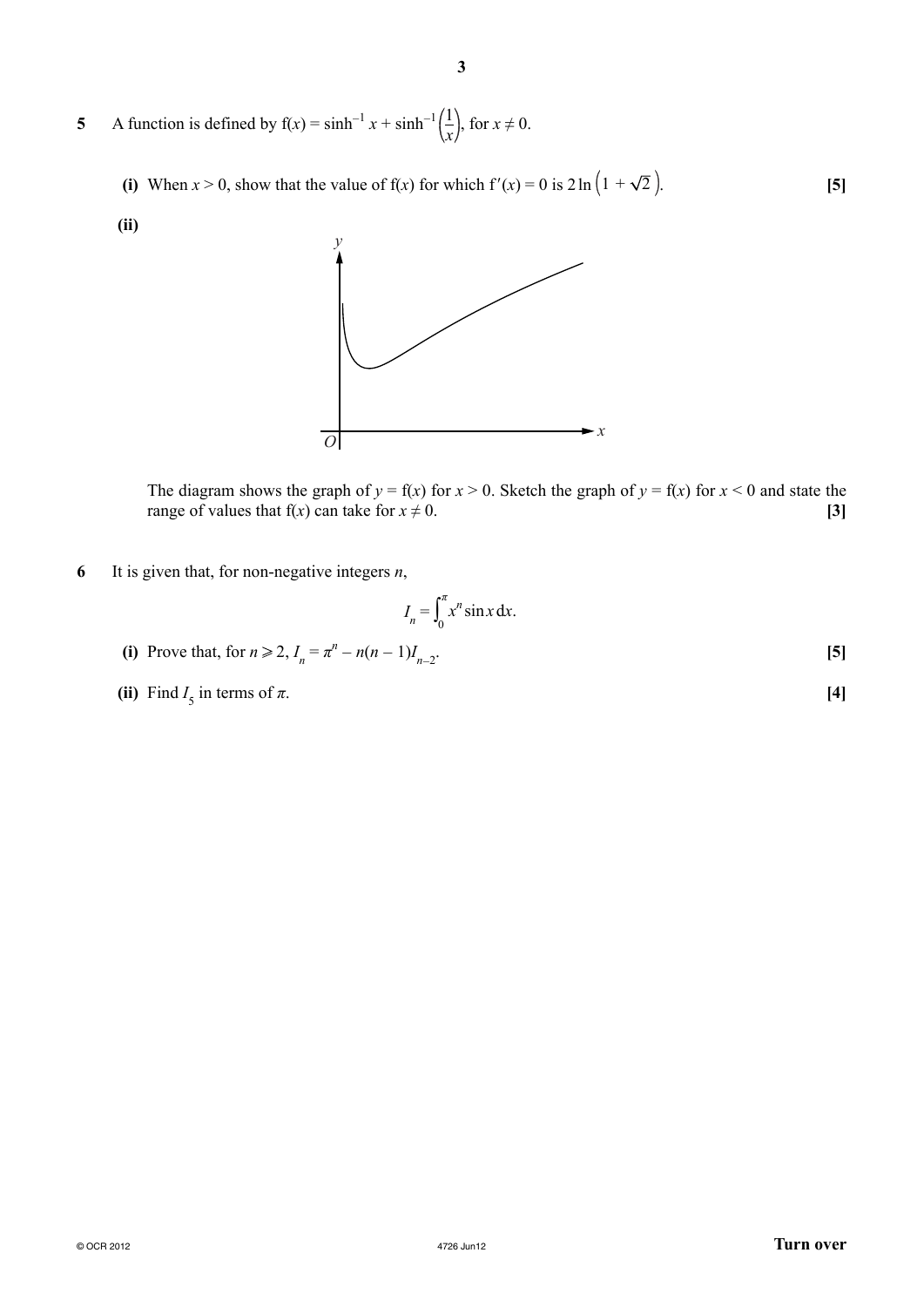

**4**

The diagram shows the curve  $y = \frac{1}{x}$  for  $x > 0$  and a set of  $(n - 1)$  rectangles of unit width below the curve. These rectangles can be used to obtain an inequality of the form

$$
\frac{1}{a} + \frac{1}{a+1} + \frac{1}{a+2} + \dots + \frac{1}{b} < \int_{1}^{n} \frac{1}{x} \, \mathrm{d}x.
$$

Another set of rectangles can be used similarly to obtain

$$
\int_{1}^{n} \frac{1}{x} dx < \frac{1}{c} + \frac{1}{c+1} + \frac{1}{c+2} + \dots + \frac{1}{d}.
$$

 **(i)** Write down the values of the constants *a* and *c*, and express *b* and *d* in terms of *n*. **[3]** The function f is defined by  $f(n) = 1 + \frac{1}{2} + \frac{1}{3} + \dots + \frac{1}{n} - \ln n$ , for positive integers *n*.

 **(ii)** Use your answers to part **(i)** to obtain upper and lower bounds for f(*n*). **[4]**

**(iii)** By using the first 2 terms of the Maclaurin series for  $ln(1 + x)$  show that, for large *n*,

$$
f(n + 1) - f(n) \approx -\frac{n-1}{2n^2(n+1)}
$$
 [5]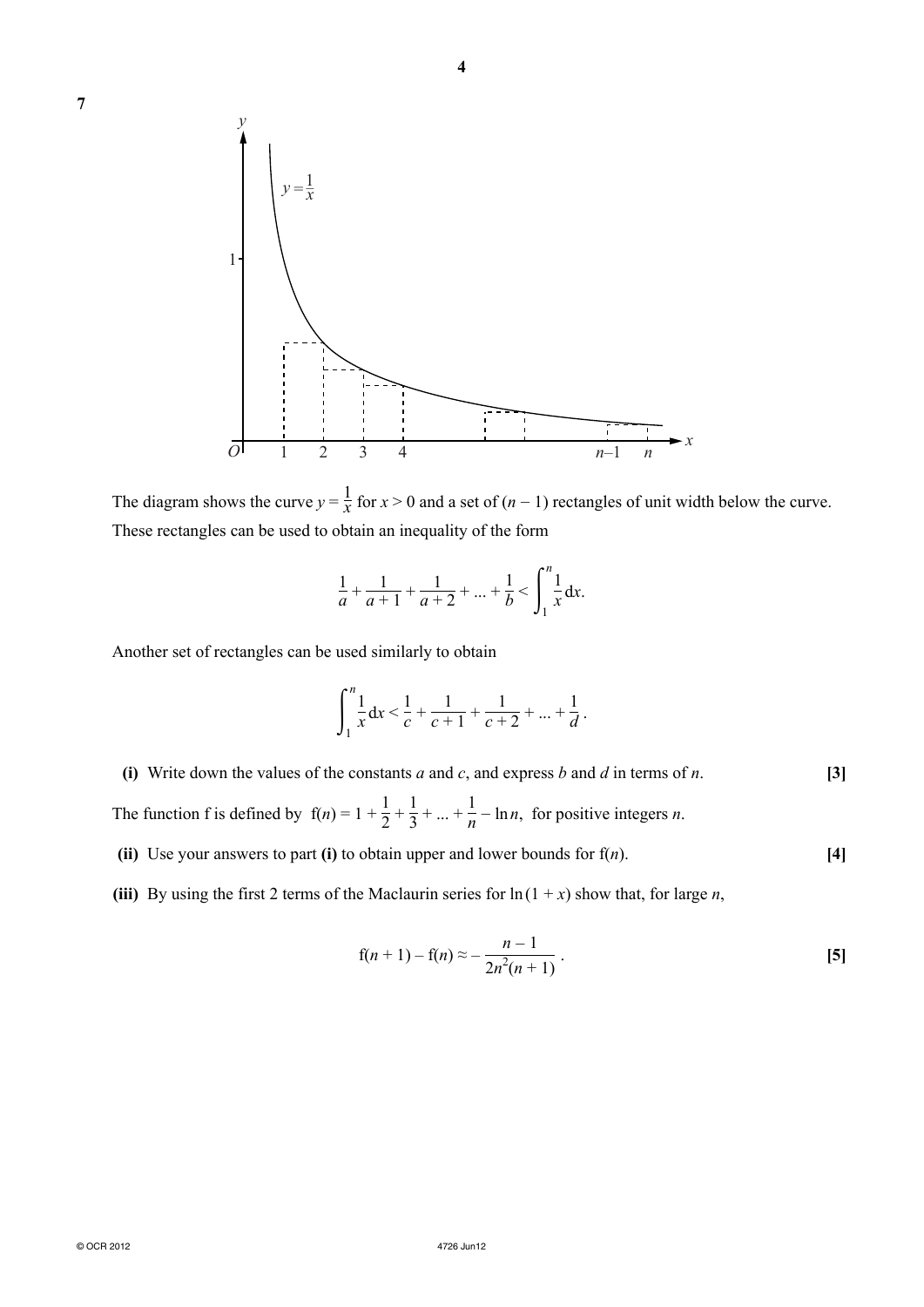- **8** The curve  $C_1$  has equation  $y =$  $p(x)$  $\frac{\overline{P(x)}}{q(x)}$ , where  $p(x)$  and  $q(x)$  are polynomials of degree 2 and 1 respectively. The asymptotes of the curve are  $x = -2$  and  $y = \frac{1}{2}x + 1$ , and the curve passes through the point  $\left(-1, \frac{17}{2}\right)$ .
- **(i)** Express the equation of  $C_1$  in the form  $y =$ p(*x*) q(*x*) . **[4]**
- (ii) For the curve  $C_1$ , find the range of values that *y* can take. [4]

Another curve,  $C_2$ , has equation  $y^2 =$ p(*x*)  $\frac{\overline{P(x)}}{q(x)}$ , where  $p(x)$  and  $q(x)$  are the polynomials found in part **(i)**.

(iii) It is given that  $C_2$  intersects the line  $y = \frac{1}{2}x + 1$  exactly once. Find the coordinates of the point of intersection. **[4]**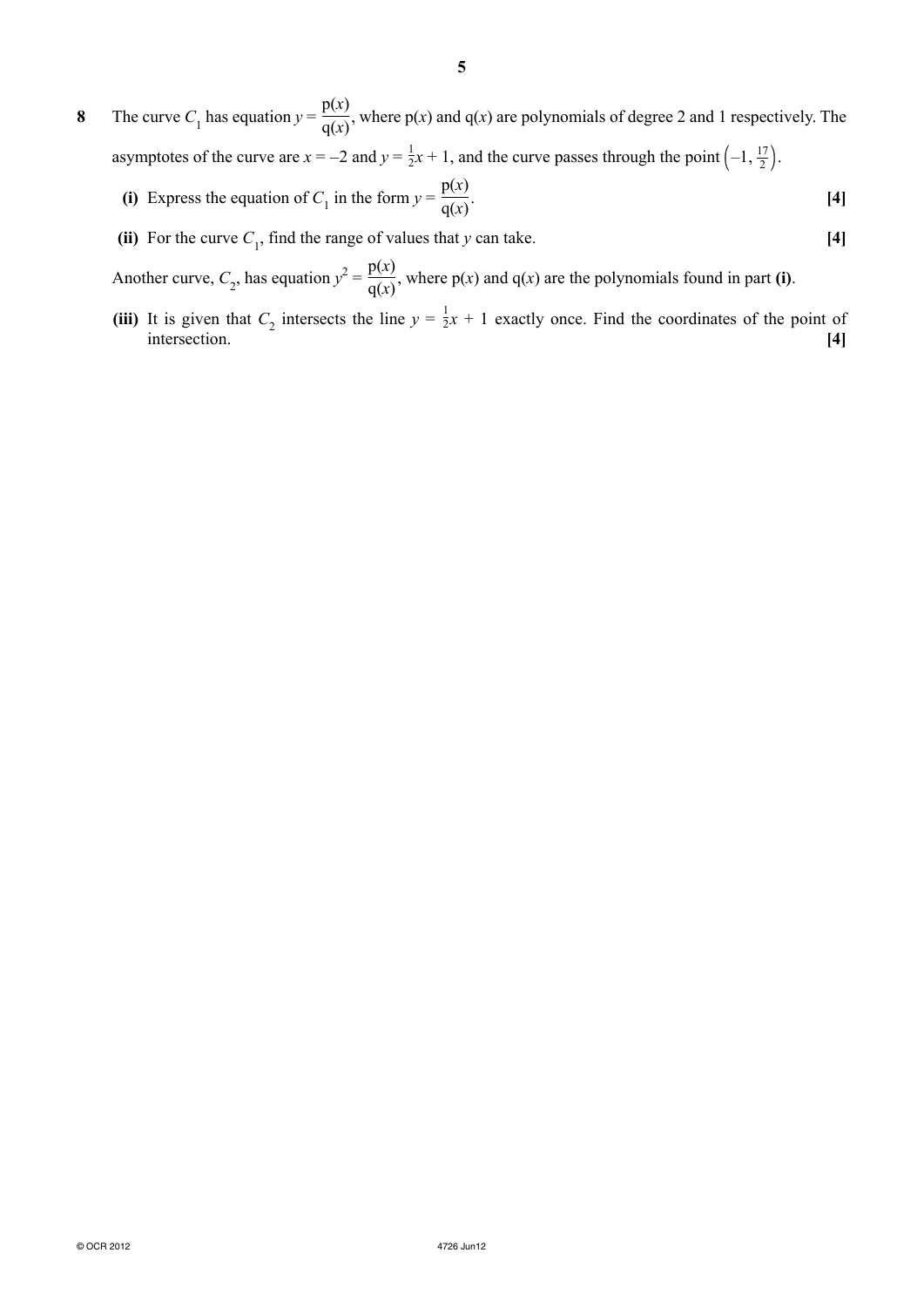## **BLANK PAGE**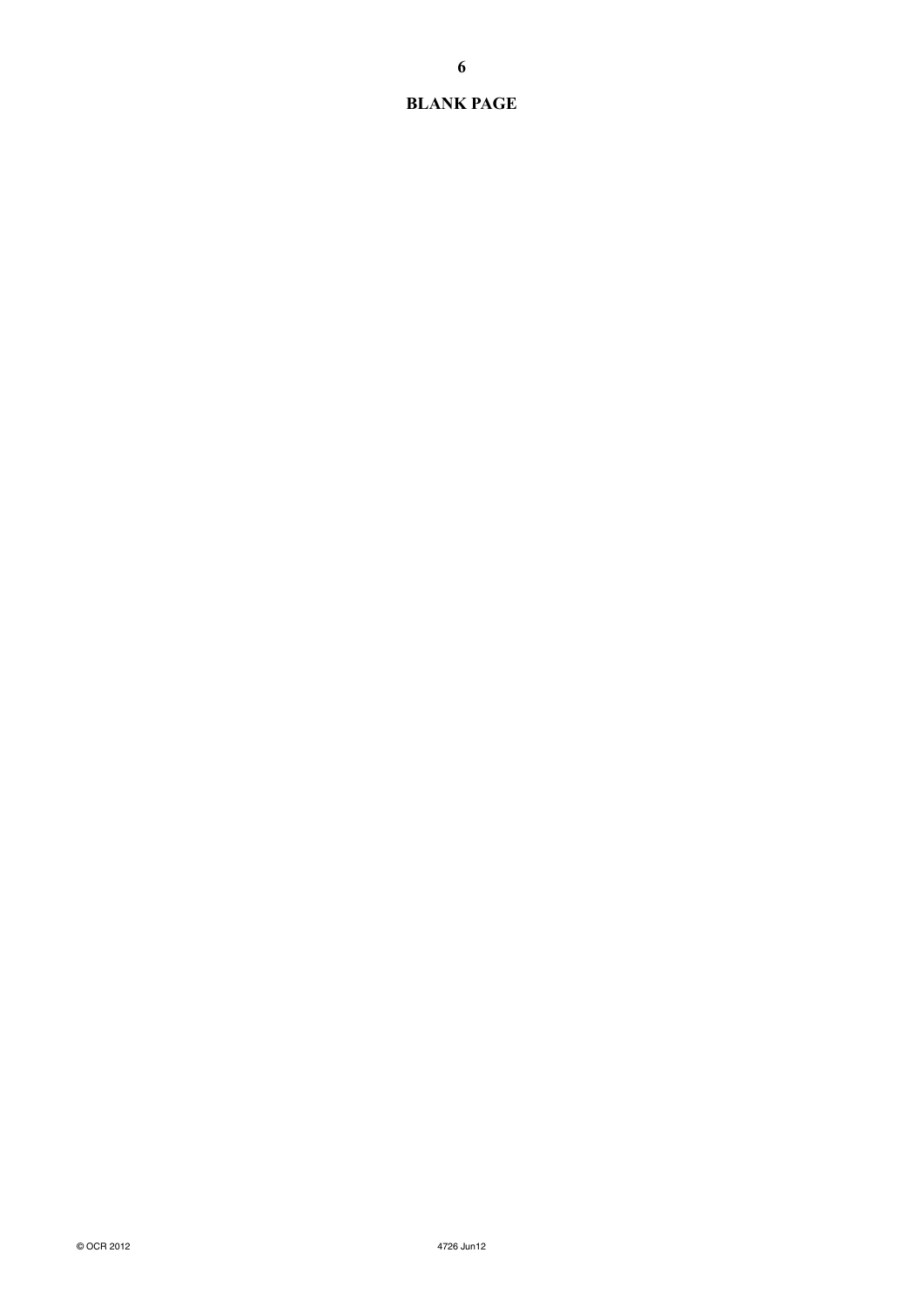## **BLANK PAGE**